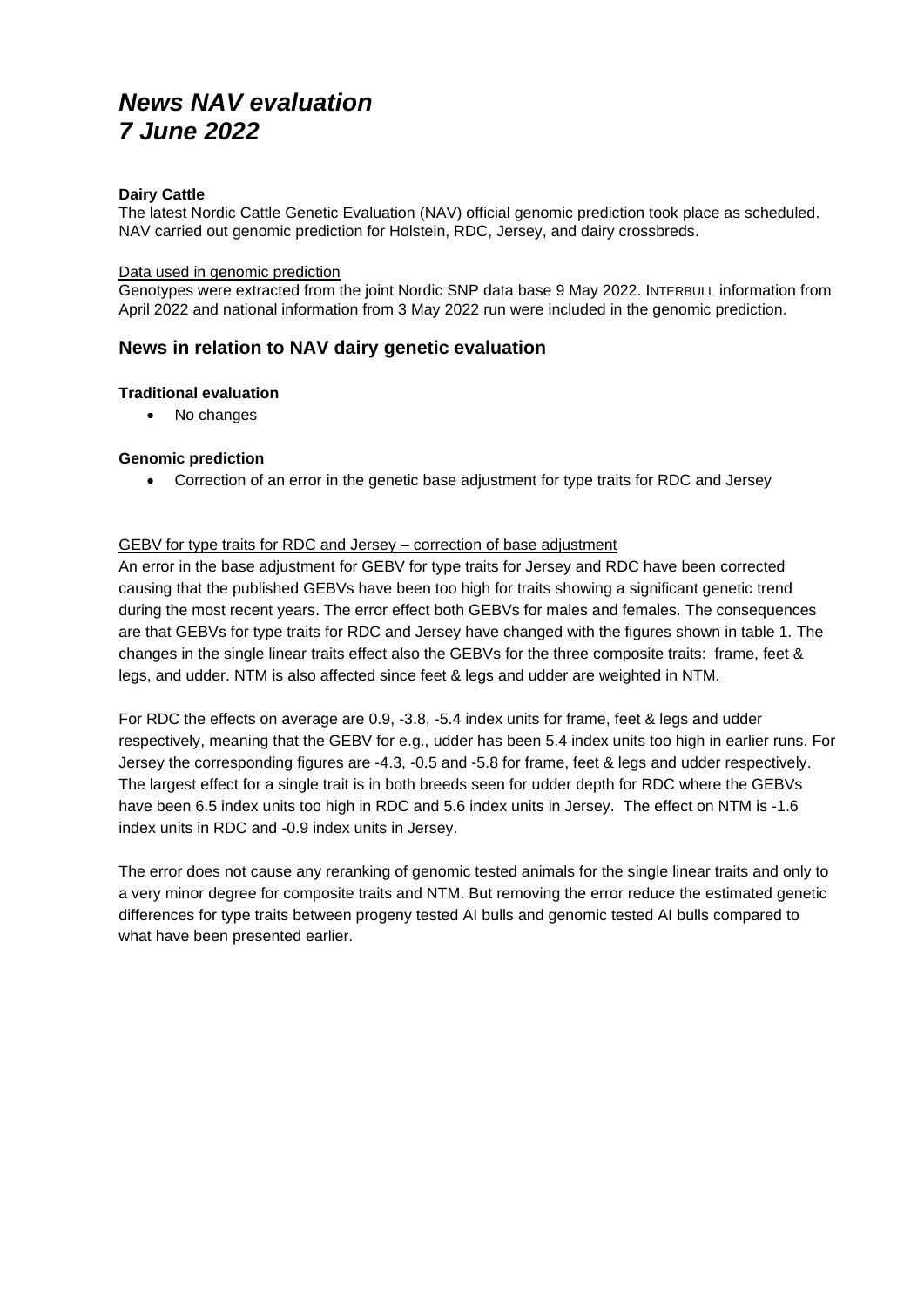|                    | Table 1. Changes in GEBV means caused by the correction of GEBV base adjustments, index units |        |               |  |  |
|--------------------|-----------------------------------------------------------------------------------------------|--------|---------------|--|--|
| <b>Trait group</b> | <b>Trait</b><br><b>RDC</b>                                                                    |        | <b>Jersey</b> |  |  |
| <b>Frame</b>       | <b>Frame</b>                                                                                  | 0.9    | $-4.3$        |  |  |
|                    | <b>Stature</b>                                                                                | $-1.9$ | $-4.8$        |  |  |
|                    | Body depth                                                                                    | 2.6    | 1.4           |  |  |
|                    | Chest width                                                                                   | 1.9    | $-0.8$        |  |  |
|                    | Dairy form                                                                                    | $-1.9$ | $-2.3$        |  |  |
|                    | Top line                                                                                      | $-0.3$ | $-0.3$        |  |  |
|                    | Rump width                                                                                    | $-0.8$ | $-5.6$        |  |  |
|                    | Rump angle                                                                                    | $-0.1$ | $-0.2$        |  |  |
|                    |                                                                                               |        |               |  |  |
| Feet & Legs        | Feet & Legs                                                                                   | $-3.8$ | $-0.5$        |  |  |
|                    | Rear legs, side view                                                                          | $-0.4$ | 0.7           |  |  |
|                    | Rear legs, back rear view                                                                     | $-0.7$ | 0.0           |  |  |
|                    | Hock quality                                                                                  | $-3.8$ | $-0.6$        |  |  |
|                    | Bone quality                                                                                  | $-3.9$ | 0.8           |  |  |
|                    | Foot angle                                                                                    | 0.2    | $-0.4$        |  |  |
|                    |                                                                                               |        |               |  |  |
| <b>Udder</b>       | <b>Udder</b>                                                                                  | $-5.4$ | $-5.8$        |  |  |
|                    | Fore udder attachment                                                                         | $-3.2$ | $-4.6$        |  |  |
|                    | Rear udder height                                                                             | $-3.7$ | $-1.5$        |  |  |
|                    | Rear udder width                                                                              | $-1.7$ | $-1.9$        |  |  |
|                    | Udder cleft support                                                                           | 0.7    | $-1.2$        |  |  |
|                    | Udder depth                                                                                   | $-6.5$ | $-5.6$        |  |  |
|                    | Teat length                                                                                   | $-1.5$ | $-0.1$        |  |  |
|                    | <b>Teat thickness</b>                                                                         | $-0.2$ | $-0.5$        |  |  |
|                    | Teat placement front                                                                          | $-2.1$ | $-4.1$        |  |  |
|                    | <b>Teat placement Back</b>                                                                    | 0.4    | $-2.5$        |  |  |
|                    | <b>Udder balance</b>                                                                          | $-2.1$ | 2.5           |  |  |
|                    |                                                                                               |        |               |  |  |
| <b>NTM</b>         | <b>NTM</b>                                                                                    | $-1.6$ | $-0.9$        |  |  |

#### Publication of GEBVs

GEBVs for bulls and females are published monthly. Nordic phenotypic information is updated 4 times a year (February, May, August and November), and is used in the reference population for genomic prediction. The GEBVs for pure breed animals are expressed on the same cow base as in the May evaluation; cows born from 03.05.2017 to 03.05.2019. The GEBVs for crossbreed animals are expressed on a slightly different genetic base; females born from 03.05.2014 to 03.05.2021.

Official GEBVs for bulls used for AI in Denmark, Finland or Sweden are published at the NAV Bull [Search](https://nordic.mloy.fi/navbull) page.

#### GEBVs for dairyxdairy crossbreds

Joint Nordic GEBVs for dairyxdairy crossbreed females were published for the first time 7th December 2021. The procedures for calculating GEBVs have not been changed since the introduction, but for a few animals it has been observed that the changes in GEBVs between subsequent evaluations are significantly larger than expected. NAV is investigating what is causing these unexpected large changes.

#### Publication of NAV EBVs on search pages

Official NAV GEBVs for foreign AI bulls not used for AI in Denmark, Finland and Sweden are published on the [NAV homepage](http://www.nordicebv.info/genomic-evaluation/) in an excel sheet. The excel sheet also includes GEBVs for bulls used for AI in Denmark, Finland and Sweden. The excel sheet includes AI bulls that are from 10 months to 5 years old at the date of publication. The excel sheet is mainly useful for foreign AI-companies.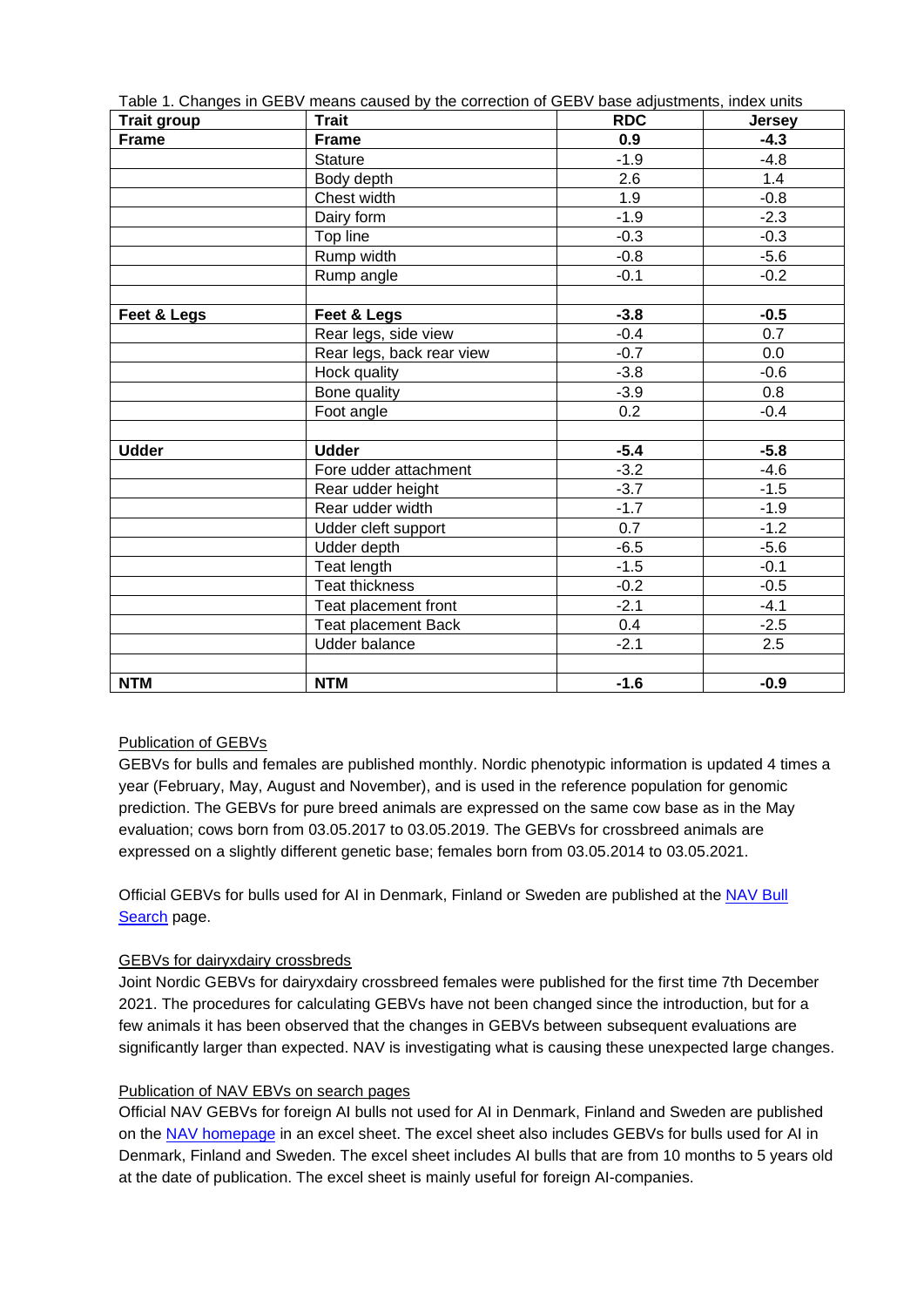Interbull EBVs/GEBVs are published at the [NAV Interbull Search](https://nordic.mloy.fi/InterBull) page. The Nordic total merit index (NTM) is not calculated based on GMACE GEBVs, since Interbull regulations do not require member countries to calculate total Merit Indices based on Interbull GEBVs, and internationally it is not a common practice.

# **Genetic evaluation for Purebred Beef animals**

The latest genetic evaluation of purebred beef animals took place 7 June 2022. NAV publish EBVs for calving, growth and carcass traits based on phenotypes from purebred beef Angus, Charolais, Simmental, Hereford, and Limousine cattle. Extraction date for the data used in the June evaluation can be found in table 2. Breeding values for pure beef cattle are estimated four times per year (table 3), and EBVs are published at [NAV Beef Search.](https://nordic.mloy.fi/NavBeef)

# **Table 2.** Dates for extraction of data from the national databases

| <b>Trait</b>     | Denmark    | <b>Finland</b> | Sweden     |
|------------------|------------|----------------|------------|
| Pure beef cattle | 04.05.2022 | 16.05.2022     | 12.05.2022 |

# **News in relation to NAV Beef cattle genetic evaluation**

- Corrected an error in the creation of "slaughter-month-year" class effect
- Corrected an error in the estimation of reliability for calving traits
- Corrected International IDs of Danish animals to avoid aliases in the pedigree file

# Correction of "slaughter-month-year" class effect

Correction of the error in the creation of the class variable "slaughter-month-year" lead to slightly larger changes than expected for the carcass traits: carcass conformation, carcass fat score and slaughter daily gain.

# Correction of the error in the estimation of reliability for calving traits

The consequence of the bug in the reliability program for calving is that some animals earlier had a too high reliability. These animals will change from having a publishable breeding value to NOT having a publishable one

# Corrected International IDs of Danish animals to avoid aliases in the pedigree file

International IDs of Danish animals have been corrected to address the problem some Danish farmers experience of a mismatch between the IDs sent and received from the PbB evaluation

# **NAV – frequency and timing of official runs**

NAV has 4 large dairy evaluations per year, which include updated phenotypic and genomic data, and additional eight small runs including updated genotypes. In Table 3 the NAV and INTERBULL release dates for 2022 are shown. The beef evaluation based on beef × dairy crossbreeds take place along with the large NAV dairy runs 4 times a year. The NAV pure beef evaluation has its own time schedule